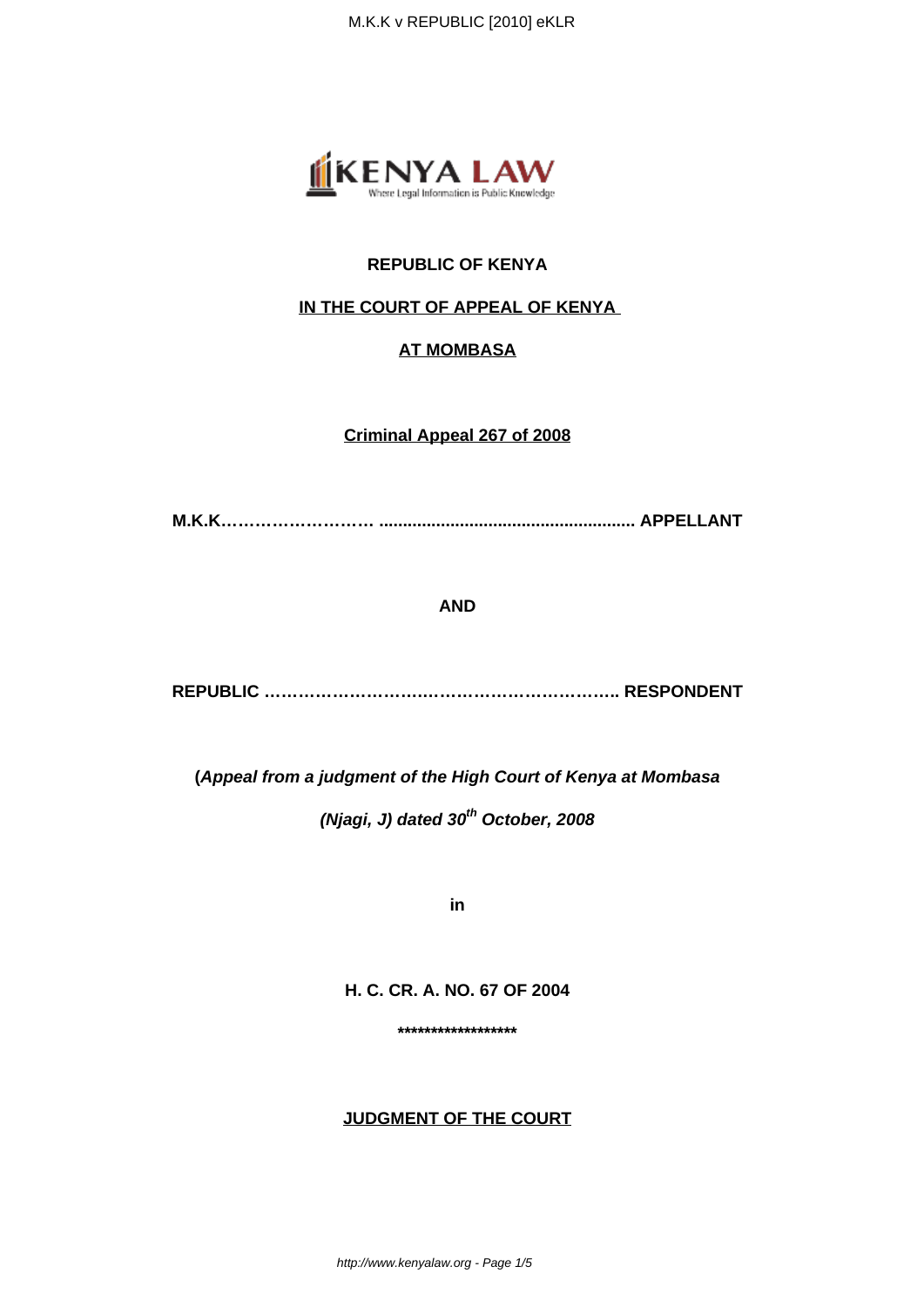Mwalewa Kiboya Kalu, the appellant, was charged, tried and convicted upon trial for the main count of defilement of a girl under the age of 16 years contrary to section 145 (1) of the Penal Code, and was thereafter sentenced to 15 years imprisonment with hard labour. No finding was made on the alternative charge of indecent assault of a girl contrary to section 144 (1) of the Penal Code.

 The complainant was U.W, a standard 7 girl aged 17 years. Before she testified the trial Magistrate, L. M. Mbatia, SRM, conducted a voir dire examination of her after which he formed the opinion that she possessed sufficient intelligence and that she understood "the importance of speaking the truth." He therefore directed that she be sworn before giving her evidence.

We pause there to consider when it is necessary to conduct a *voir dire* examination in a case where the court is called upon to receive the evidence of children. The trial Magistrate in the matter before us appears to have been of the view that any person who has not attained the age of majority is a child in respect of whom the court has to satisfy itself, firstly that he or she understands the meaning of an oath; secondly, if not, then whether he or she is possessed of sufficient intelligence to be allowed to testify either on oath or otherwise. As a general rule a voir dire examination becomes necessary in a case where a child or children are of tender age; children who may not, prima facie, understand the significance of an oath. It is the duty of the court, after observing the child, to decide whether the child, either understands the meaning of an oath in which case he may be sworn before testifying, but if not, whether she possesses reasonable intelligence to be allowed to testify. (see Oloo s/o Gai vs. R. [1960] EA. 86, at p. 88).

 In the case before us, U.W, was about 17 years of age. She was in standard 7, and she believed she had reached the age of marriage, as we shall shortly show. In the circumstances of this case a voir dire examination was not necessary. Besides, the trial magistrate did not follow the correct procedure as set out, above.

 The prosecution case, as can be gleaned from the evidence on record was short and straight forward. The appellant and the complainant were related by marriage. The complainant was the appellant's sister-in-law, the later having married the former's elder sister. The appellant's said wife died leaving behind an infant child. The appellant is said to have approached the complainant and enticed her to have sexual intercourse with him with a promise that he would later marry her for her to bring up the sister's child. He also promised her that he would in addition give her a house in Likoni area of Mombasa which he said belonged to that child. The two had sexual intercourse on several instances. As a result the complainant conceived. The complainant later named the appellant as the person responsible for the pregnancy.

 In her testimony the complainant's mother, M.W, stated that she confronted the appellant who admitted that he was responsible for the pregnancy. His explanation was that the devil had cheated him.

 The appellant was at the material time a Baptist Pastor attached to B Baptist Church. In his defence he admitted he had sexual intercourse with the complainant and that he was responsible for the pregnancy she had. It was however, his case that the sexual intercourse was consensual, and that the two had agreed to get married. The complainant's mother did not however, think such a marriage was permissible under their custom as the complainant was the sister of the appellant's deceased wife.

 The trial Magistrate, quite properly, held that the consent of the complainant to have sexual intercourse with the appellant was not a defence to a defilement charge. The superior court (Njagi, J) on first appeal, affirmed that holding and itself, said that the consent of a complainant in a defilement charge is immaterial if the evidence shows that she is under the age of 16 years.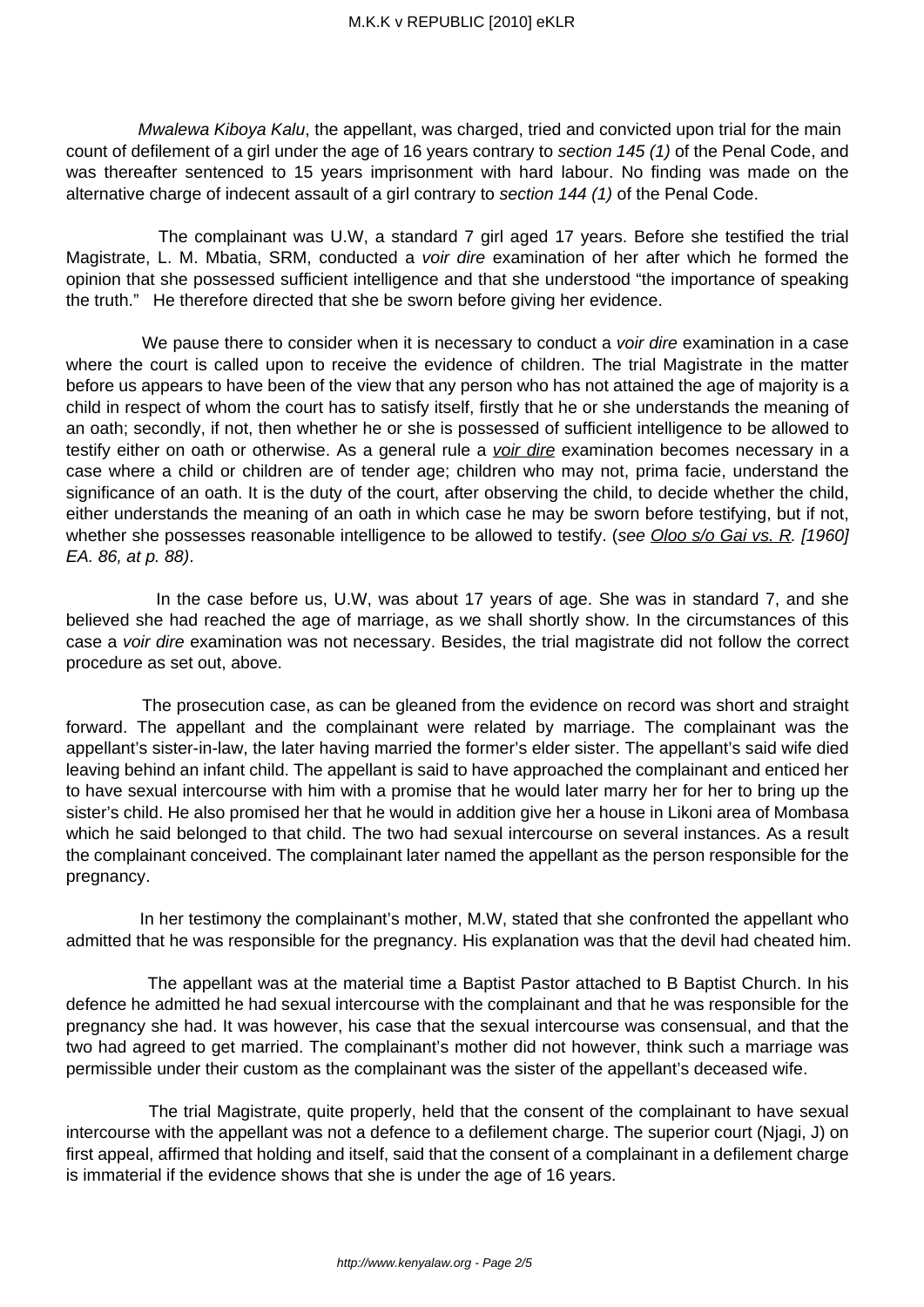It is noteworthy that in his petition of appeal to the superior court the appellant challenged his conviction on, amongst other grounds, that he had not voluntarily admitted having had sexual intercourse with the complainant but that he was cajoled to do so. In his memorandum of appeal, too, he appears to challenge the propriety of his conviction, on, among other grounds, that the evidence presented to the trial court was not sufficient to sustain his conviction for the charge of defilement of a girl under the age of 16 years. That notwithstanding, when this appeal came before us for hearing, the appellant indicated that he had filed a document which he has titled as "Mitigation Appeal" and he did not wish to say anything more. The document was filed about a week before the date the appeal came for hearing. As material, the appellant states therein, as follows:

"Your Lords it is clearly evident from the evidence of the complainant that I had not forced her into what transpired ....

Your Lords having been under this sentence for almost 7 years, I came to learn my mistake and am very remorseful. Your Lordship I also wish to inform you that I have not only learned my mistake but also attained grade iii in tailoring and 1 in carpentry. In addition to the technical skills my Lords I have completed several courses in theological studies and also attained certificates in short I have seen the light.

Your Lordships, I can assure you that all those years I have been but in good use of self-examination and analysis and only one word have come out of that examination – "TRANSFORMATION" ... I am begging for a second chance."

 The appellant then went on to beg for a second chance arguing that he was the sole breadwinner of his family, and that he would like to put into full use the skills he had acquired in prison. The effect of the appellant's action is that he had abandoned his appeal against conviction and was pursuing an appeal against sentence only.

 This is a second appeal. Section 361 (1) of the Criminal Procedure Code, as far as is material, provides as follows:

"361 (1) A party to an appeal from a subordinate court may, subject to subsection (8), appeal against a decision of the High Court in its appellate jurisdiction on a matter of law, and the Court of Appeal shall not hear an appeal under this section –

(a)on a matter of fact, and severity of sentence is a matter of fact; or

(b)against sentence, except where a sentence has been enhanced by the High Court, unless the subordinate court had no power under section 7 to pass that sentence."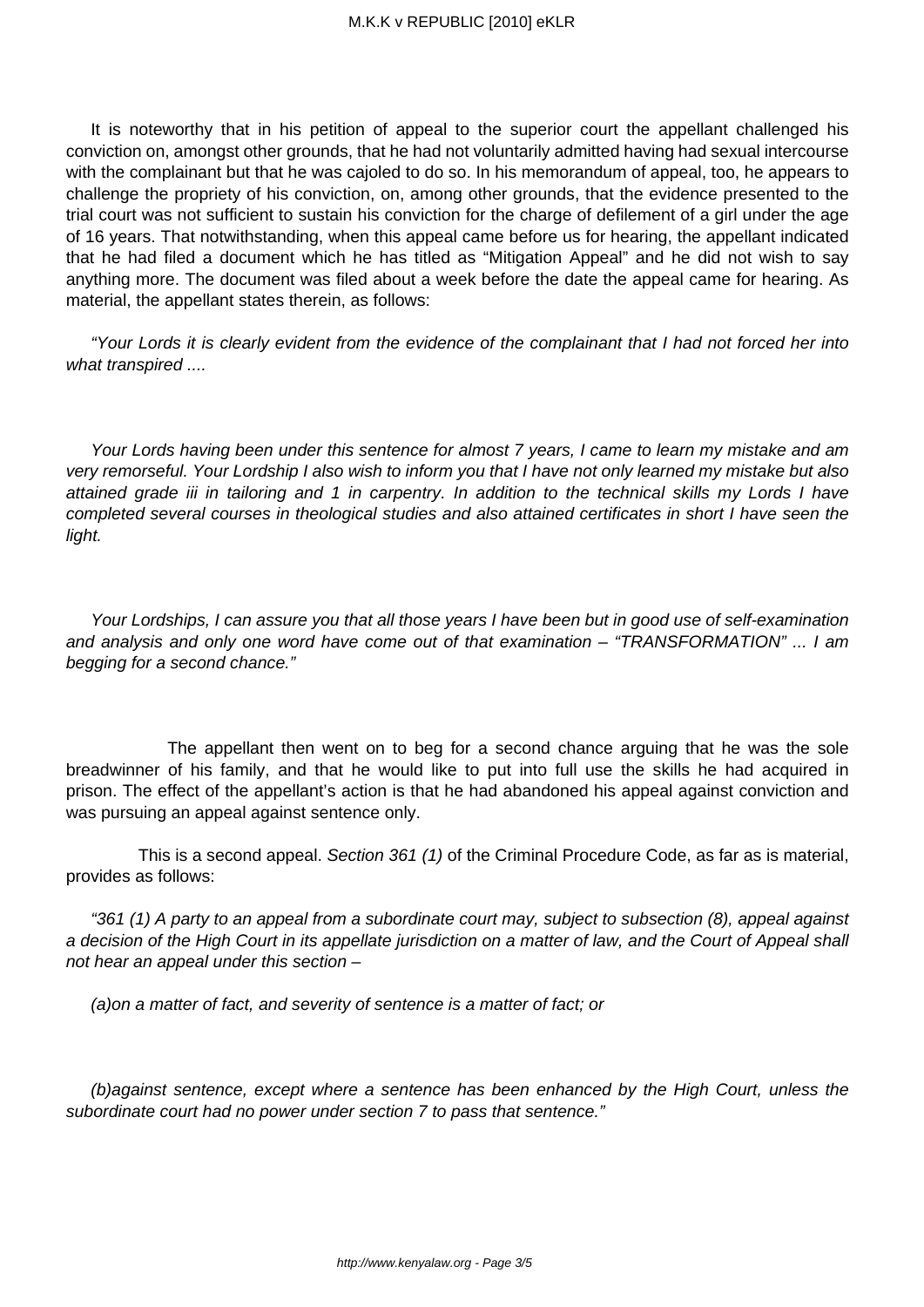We have no doubt that the sentence of 15 years imprisonment imposed on the appellant is a lawful sentence. It may appear to be high. However, on a second appeal this Court has no jurisdiction to interfere with a sentence however high it may appear if it is a lawful sentence. While we sympathize with the appellant, our hands are tied, and all we can do is to sympathize with him. He should however, be grateful that his imprisonment has not been in vain. He has learnt some trades and has through introspection become a better person spiritually.

All in all, we are of the view that the appellant's appeal is not based on any point of law, and for the reasons we have given it lacks merit. Accordingly we order that it be and it is hereby dismissed.

Dated and delivered at Mombasa this 22<sup>nd</sup> day of January 2010.

# **J. E. GICHERU …………………….. CHIEF JUSTICE S. E. O. BOSIRE ……….…………….. JUDGE OF APPEAL**

# **J. G. NYAMU**

**……………………….**

# **JUDGE OF APPEAL**

I certify that this is a

true copy of the original

### **DEPUTY REGISTRAR**